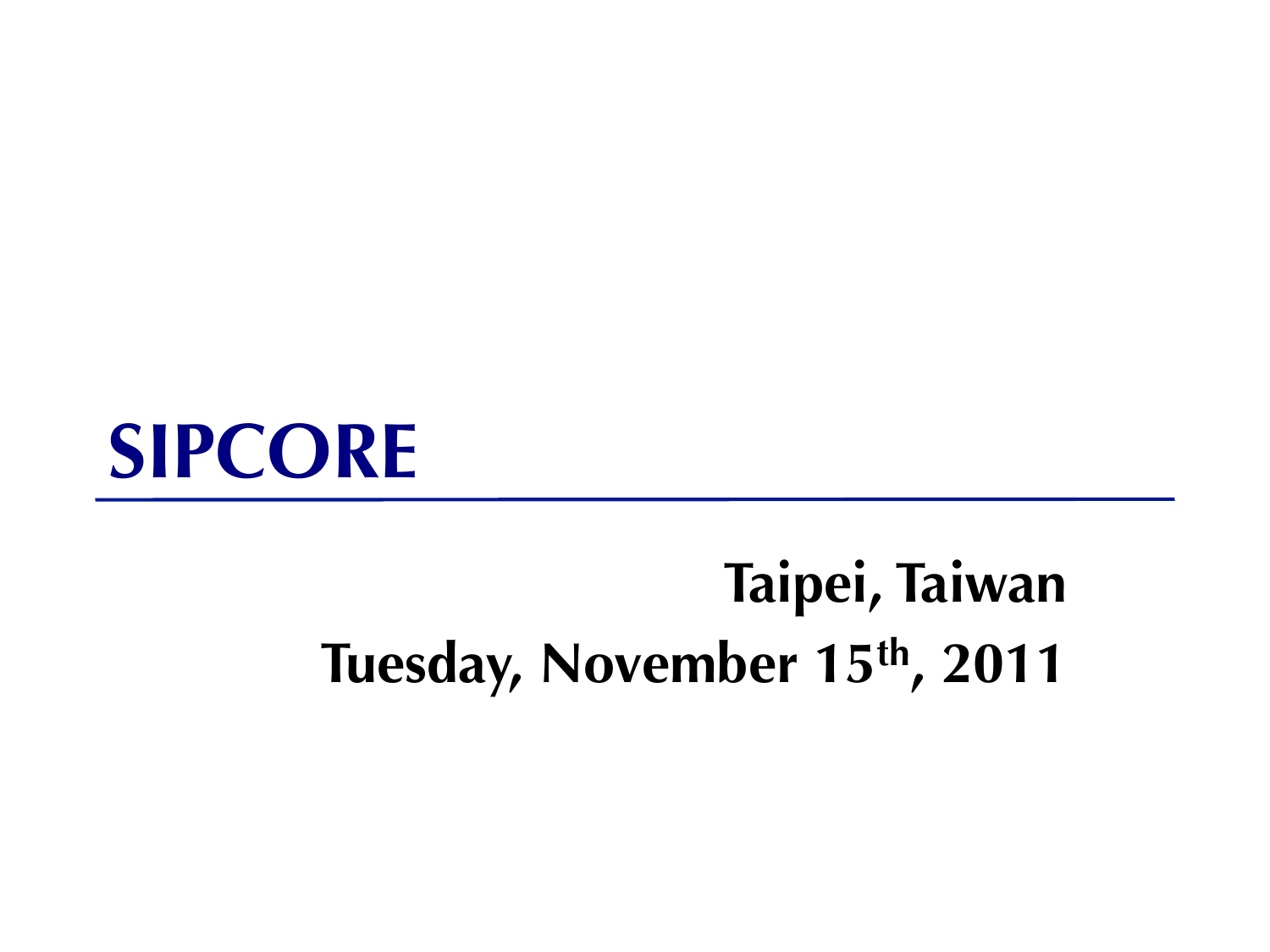### **Note Well**

- Any submission to the IETF intended by the Contributor for publication as all or part of an IETF Internet-Draft or RFC and any statement made within the context of an IETF activity is considered an "IETF Contribution". Such statements include oral statements in IETF sessions, as well as written and electronic communications made at any time or place, which are addressed to:
	- the IETF plenary session,
	- any IETF working group or portion thereof,
	- the IESG, or any member thereof on behalf of the IESG,
	- the IAB or any member thereof on behalf of the IAB,
	- any IETF mailing list, including the IETF list itself, any working group or design team list, or any other list functioning under IETF auspices,
	- the RFC Editor or the Internet-Drafts function
- All IETF Contributions are subject to the rules of RFC 5378 and RFC 3979 (updated by RFC 4879).
- Statements made outside of an IETF session, mailing list or other function, that are clearly not intended to be input to an IETF activity, group or function, are not IETF Contributions in the context of this notice. Please consult RFC 5378 and RFC 3979 for details. Please consult RFC 3978 (and RFC 4748) for details.
- A participant in any IETF activity is deemed to accept all IETF rules of process, as documented in Best Current Practices RFCs and IESG Statements.
- A participant in any IETF activity acknowledges that written, audio be made and may be available to the public.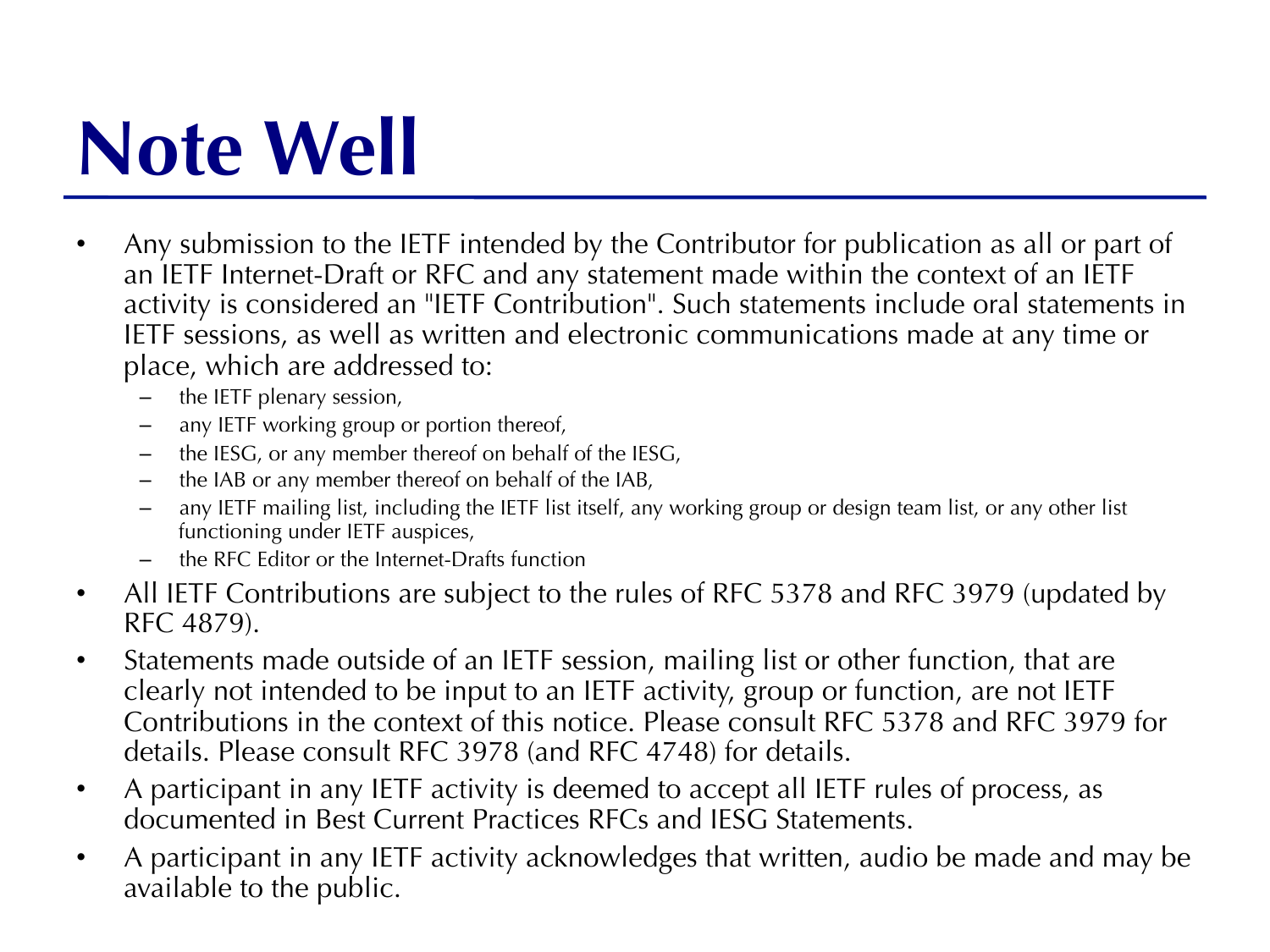## **Administrative Tasks**

- Blue Sheets
- Note Takers
- Emergency Backup Note Taker
- Jabber Scribe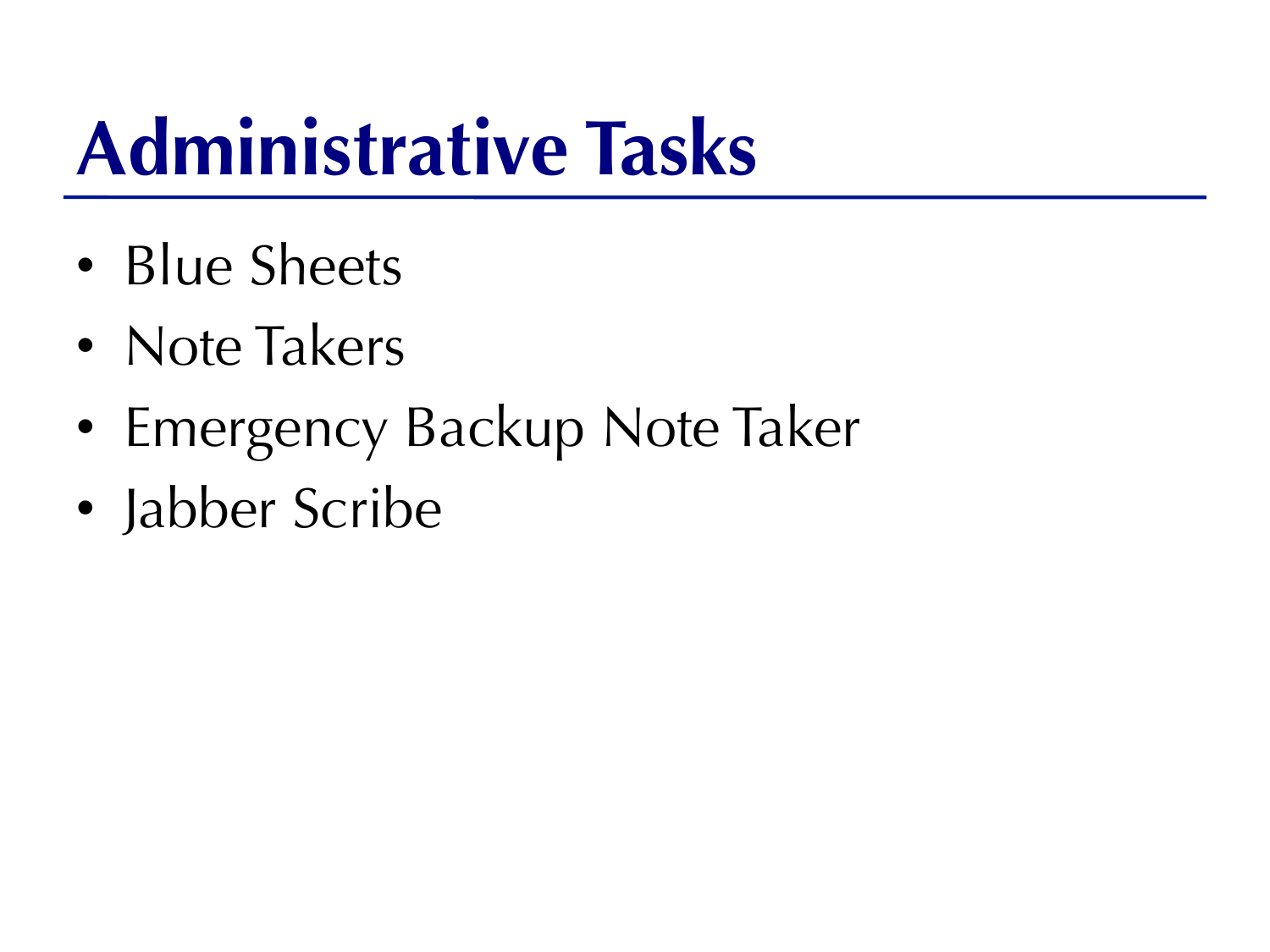

#### **Tuesday, November 15, 2011; 1710 – 1810**

| <b>Time</b>                  | Length | <b>Presenter</b>                         | <b>Topic</b>                                                                    |
|------------------------------|--------|------------------------------------------|---------------------------------------------------------------------------------|
| 1710 - 1725   15min   Chairs |        |                                          | <b>Agenda and Status</b>                                                        |
|                              |        | 1725 - 1810   45 min   Christer Holmberg | Charter item: Requirements for a<br>mechanism to indicate proxy<br>capabilities |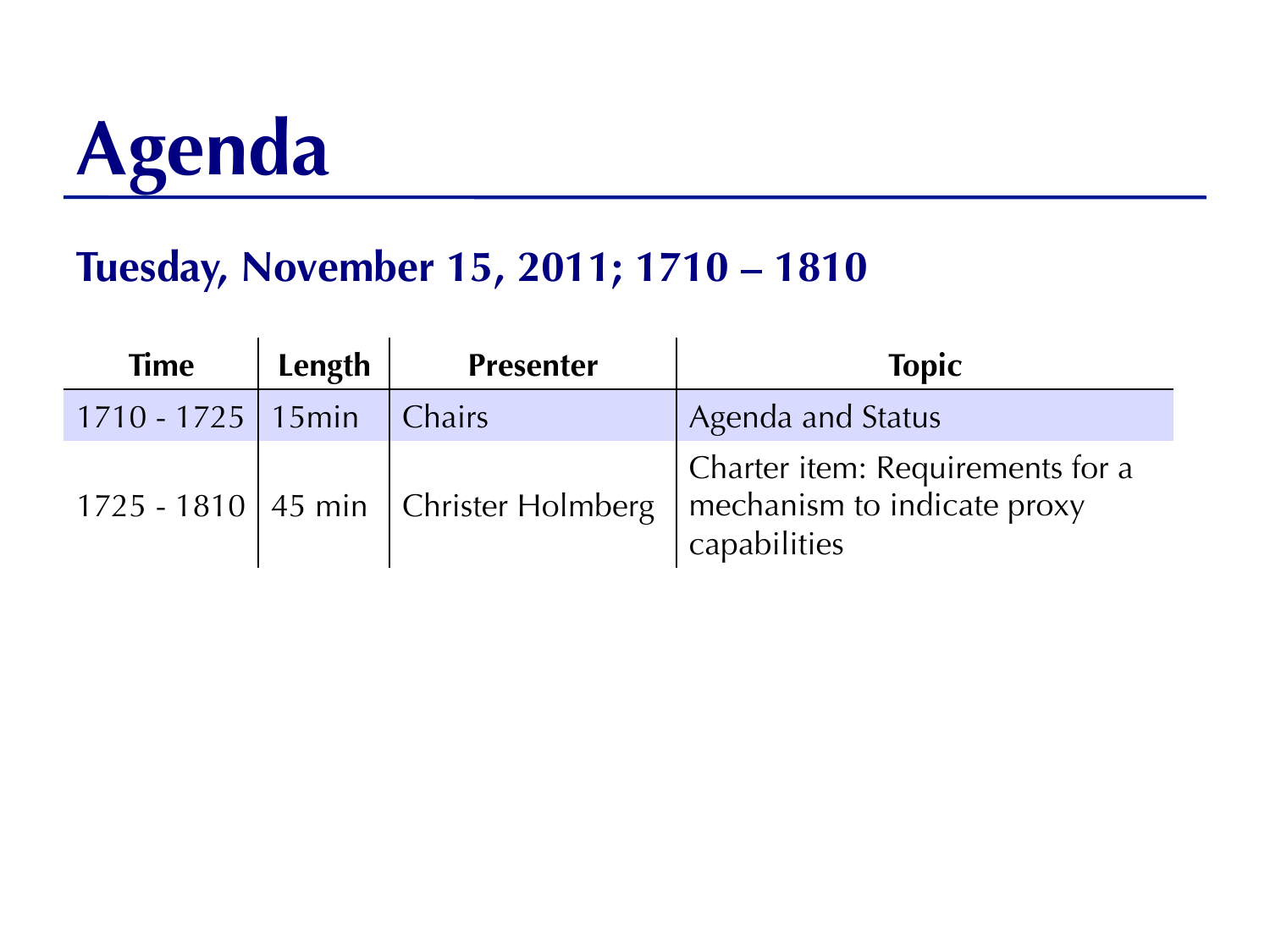# **Drafts in RFC Editor Queue**

- event-rate-control: In AUTH48 period, will be published as RFC 6446. Experiencing slight publication delay due to terminology mismatch with draft-ietf-geopriv-loc-filters (max-rate versus min-interval).
- location-conveyance: In "RFC-EDITOR" state since October 14. Expected to enter AUTH48 in the next few days.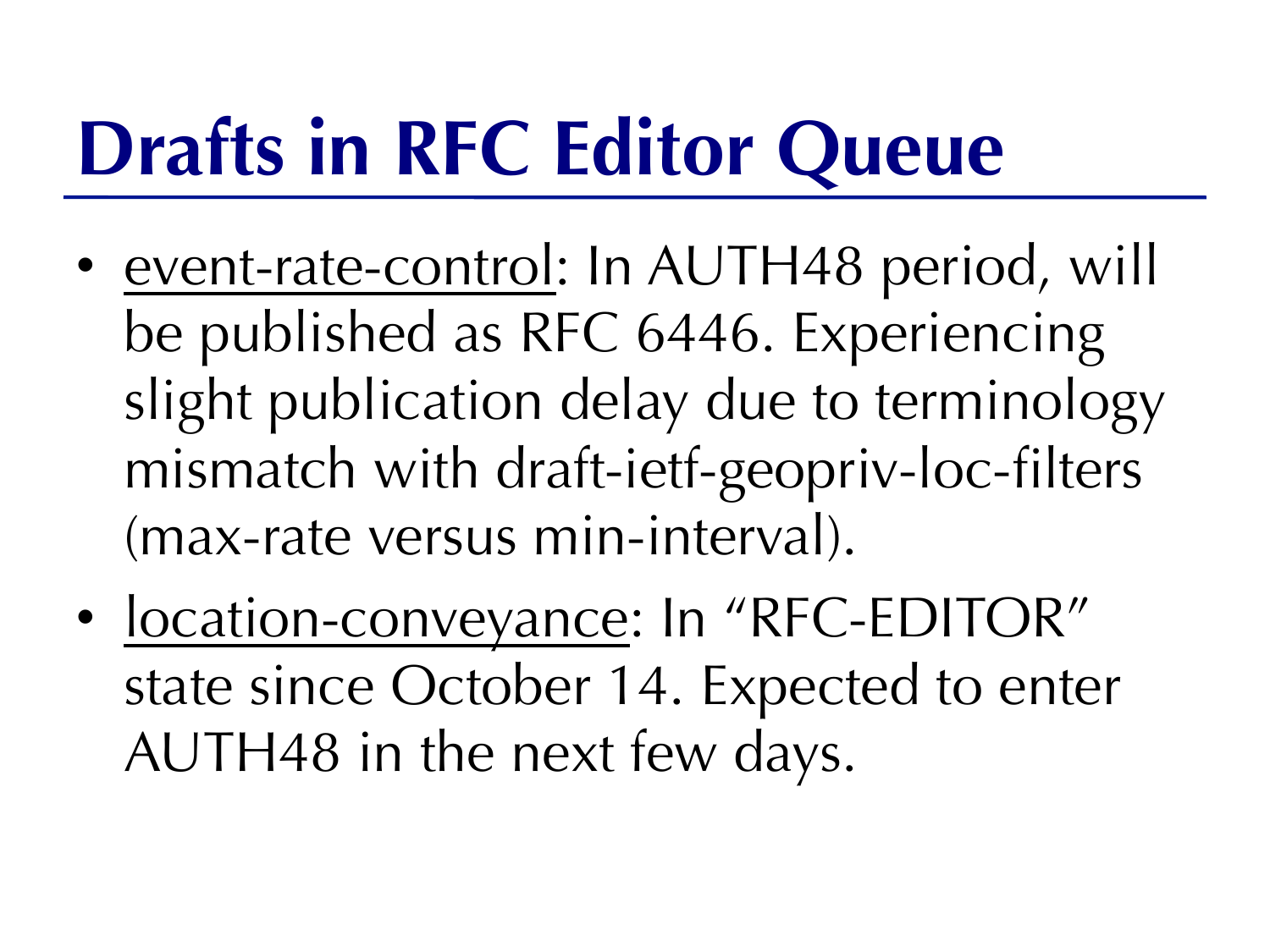## **Other Charter Item Status**

- RFC 3265bis: Open items closed, WGLC complete. Will pubreq in the upcoming weeks.
- RFC 4244bis:
	- New -06 version of the document, addressing (second) WGLC comments. Incorporates call flows for voicemail handling.
	- New version of callflows companion document. Will be calling for adoption on list to progress as WG item under 4244bis charter item.